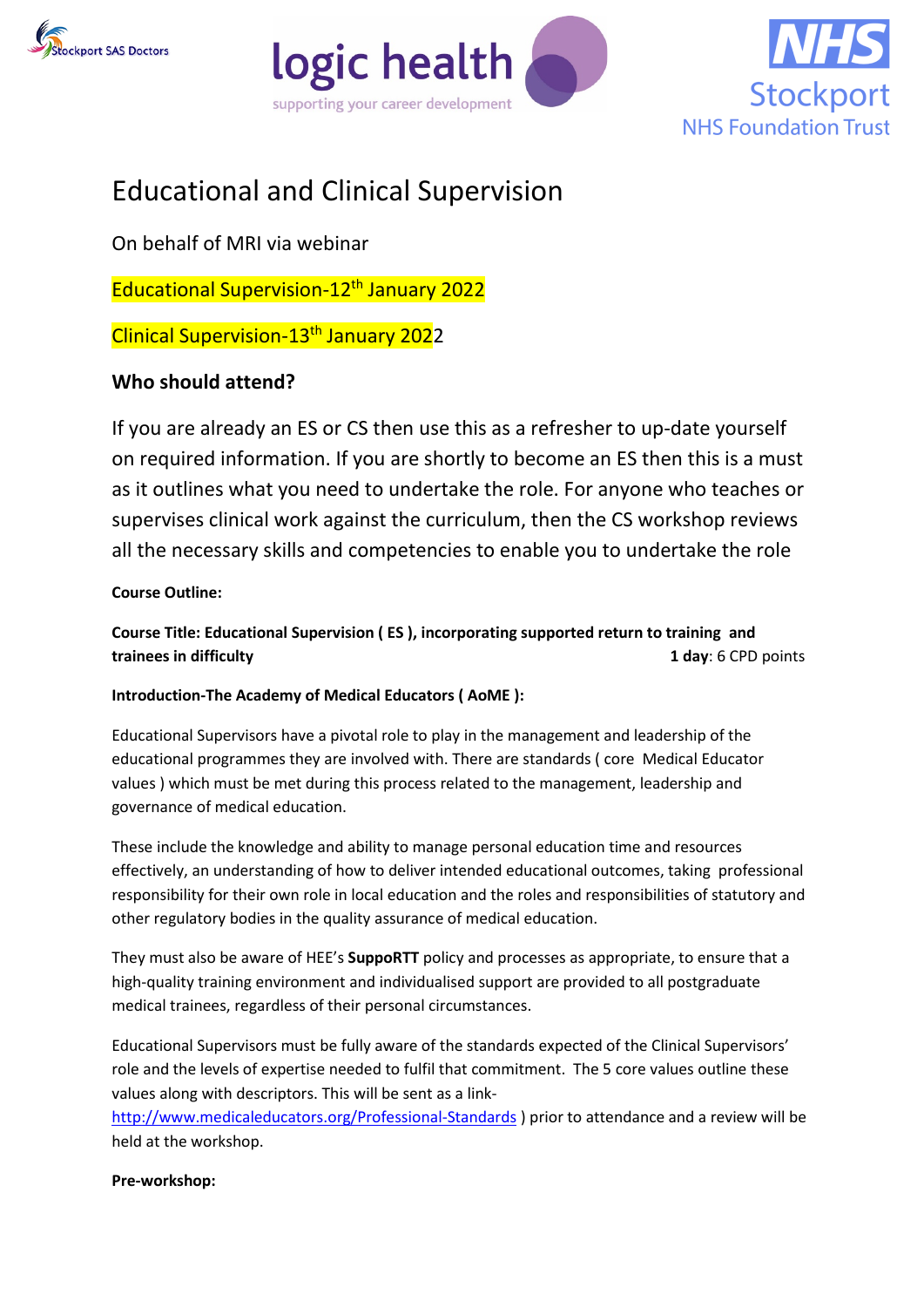Essential reading of the Academy of Medical Educators Core Values and 5 domains prior to the workshop is essential as it sets the scene for the day. Also, to familiarise them- selves with HEE's guidance on the supportRTT ( return to training ) for doctors, who for whatever reason, have taken leave from their roles and are now wanting to continue their career. The link is [www.hee.uk/return](http://www.hee.uk/return) to training.

**Course Aims:** The Educational Supervisors' role is to help and guide the student or trainee to plan their training and achieve agreed learning outcomes. S/he is responsible for the educational agreement and for bringing together all relevant evidence to form a summative judgement at the end of the clinical training placement and/or series of placements.

This programme will help Educational Supervisors to understand their role and differentiate it from that of the Clinical Supervisor, and utilise practical help so their trainees can achieve their potential and succeed in their chosen specialty as a doctor.

The programme is mapped to the 7 GMC Framework areas which are shown against each topic area and the 5 core values of the AoME's.

#### **Programme agenda:**

Welcome, introduction, review personal objectives

#### **Module 1: The Roles and Responsibilities of an Educational Supervisor:**

|  | <b>Educational Management and Leadership</b>                                   | Domains 1, 2, 5, 6,    |
|--|--------------------------------------------------------------------------------|------------------------|
|  |                                                                                | AoME domain 5          |
|  | <b>Educational Supervision and Feedback</b>                                    | Domains 1, 2, 5, 6,    |
|  |                                                                                | AoME domain 5          |
|  | The role of assessment in learning                                             | Domains 1,4,           |
|  |                                                                                | AoME domains           |
|  |                                                                                | 3,4,5                  |
|  | Using portfolios as a learning and assessment tool                             | Domains 1,4,           |
|  |                                                                                | AoME domains           |
|  |                                                                                | 3,4,5                  |
|  | Supporting and Managing a Trainee in Difficulty                                | Domains 1, 2, 3, 4, 5, |
|  |                                                                                | AoME domains 1,2,      |
|  |                                                                                | 3,                     |
|  | Supporting Career decision making                                              | AoME domain 5          |
|  |                                                                                |                        |
|  | The importance of encouraging Reflection                                       | AoME domain 2          |
|  |                                                                                |                        |
|  | Understanding the role of your Clinical Supervisor/ s:                         | AoME domain 1-4        |
|  | The 7 educational excellence standards (AoME and GMC)                          | Domains 1-7            |
|  |                                                                                |                        |
|  | Module 2: Supported return to training and managing the trainee in difficulty: |                        |
|  | HEE's aims and objectives in supporting return to training                     | Domain 1-4             |
|  |                                                                                |                        |
|  | Developing a supportive culture                                                | Domains 5,6,7          |
|  |                                                                                |                        |
|  | Managing the trainee in difficulty                                             | Domains 1-7            |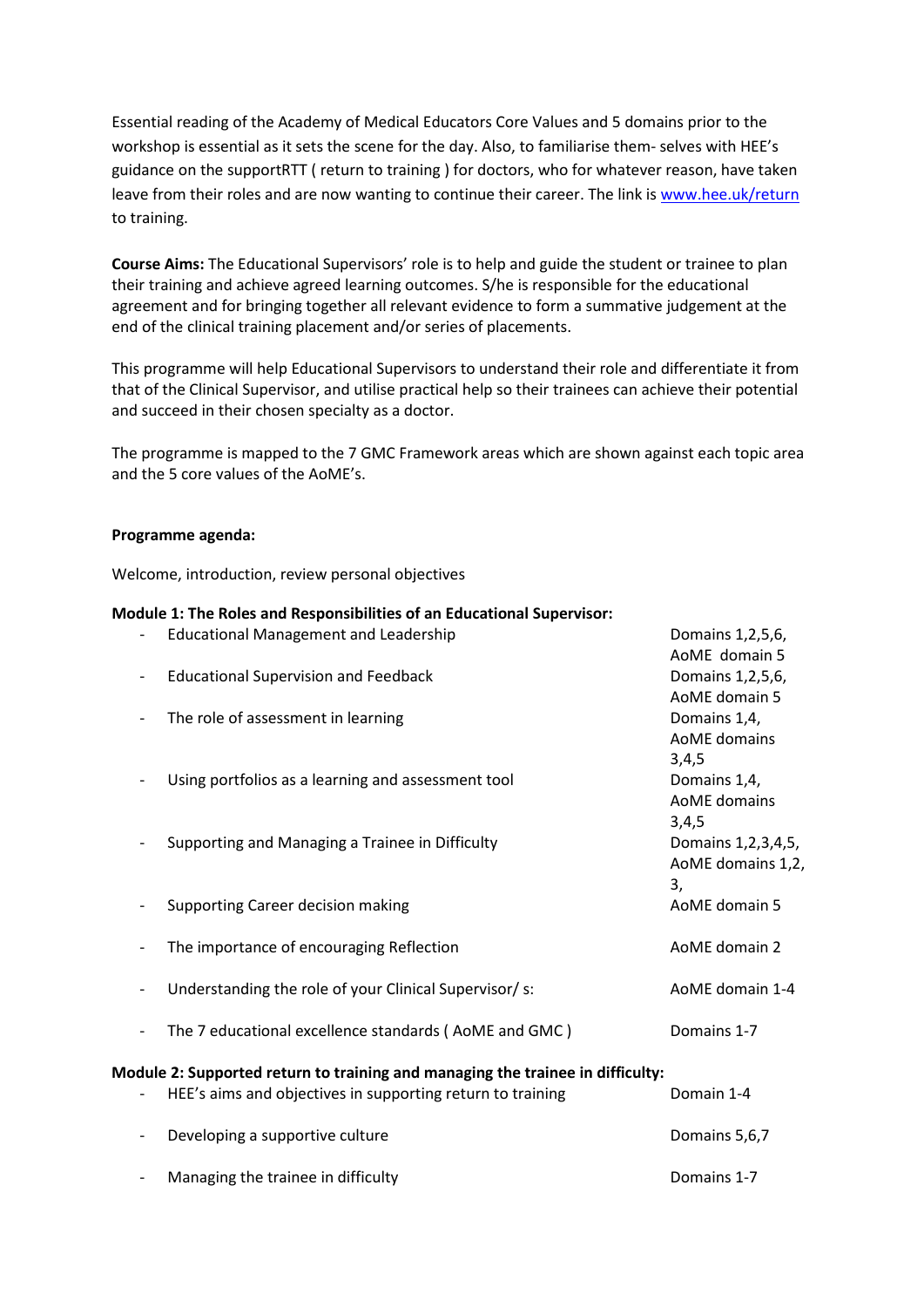- Skills and competencies needed Domains 5,6,7

# **Module 3: How to Conduct Meetings with your Trainees and supporting returning trainees:**

| Initial                                                           | Domains 1,5,6,         |
|-------------------------------------------------------------------|------------------------|
|                                                                   | AoME domains 1-5       |
| Mid-Point                                                         | Domains 1,5,6,         |
|                                                                   | AoEM domains 1-5       |
| <b>End of Rotation</b>                                            | Domains 1,5,6,         |
|                                                                   | AoME domains 1-5       |
| Other doctors in Training                                         | Domains                |
| 1,2,3,4,5,6,                                                      |                        |
|                                                                   | Domains 1-5            |
| Module 4: Knowledge and Skills Required for the ES role:          |                        |
| Coaching, Mentoring and Pastoral Care                             | Domains 1,5,6,         |
|                                                                   | AoME domain 2,5        |
| Career support                                                    | Domains 5,6,           |
|                                                                   | AoME domain 5          |
| Learning agreements and understanding Trainee needs               | Domains 5,6,           |
|                                                                   | Domain 5               |
| Assessment and Appraisal                                          | Domains 5,6,           |
|                                                                   | AoME domain3,          |
| Principles of ARCP / RITAS                                        | Domains 1, 2, 3, 5, 6, |
|                                                                   | AoME domains           |
|                                                                   | 3,4,5                  |
| Managing Trainees in Difficulty via your CS                       | Domains 1,2,3,5,6,     |
|                                                                   | AoME domains           |
|                                                                   | 2,3,5                  |
| <b>Basics of Quality Control</b>                                  | Domains 1,4,5,6,       |
|                                                                   | AoME domains           |
|                                                                   | 2,3,5                  |
| Check expectations have been met and set action plan / reflection |                        |
|                                                                   |                        |

**Learning objectives:**

Record of Learning & Action Plans

By the end of this programme, delegates will be able to:

- $\triangleright$  List the 5 core values of the AoME and explain the ES's responsibility towards them
- $\triangleright$  Identify and name 5 of the ES roles and responsibilities
- $\triangleright$  List and explain 4 ways to create a supportive culture for doctors returning to training and doctors in difficulty
- $\triangleright$  Name 4 ways to train their Clinical Supervisor and how to assess them
- $\triangleright$  List the 7 Domains for Educational Excellence
- $\triangleright$  Outline 5 discussion points from each meeting with their Trainee
- $\triangleright$  Name 5 skills needed for the ES role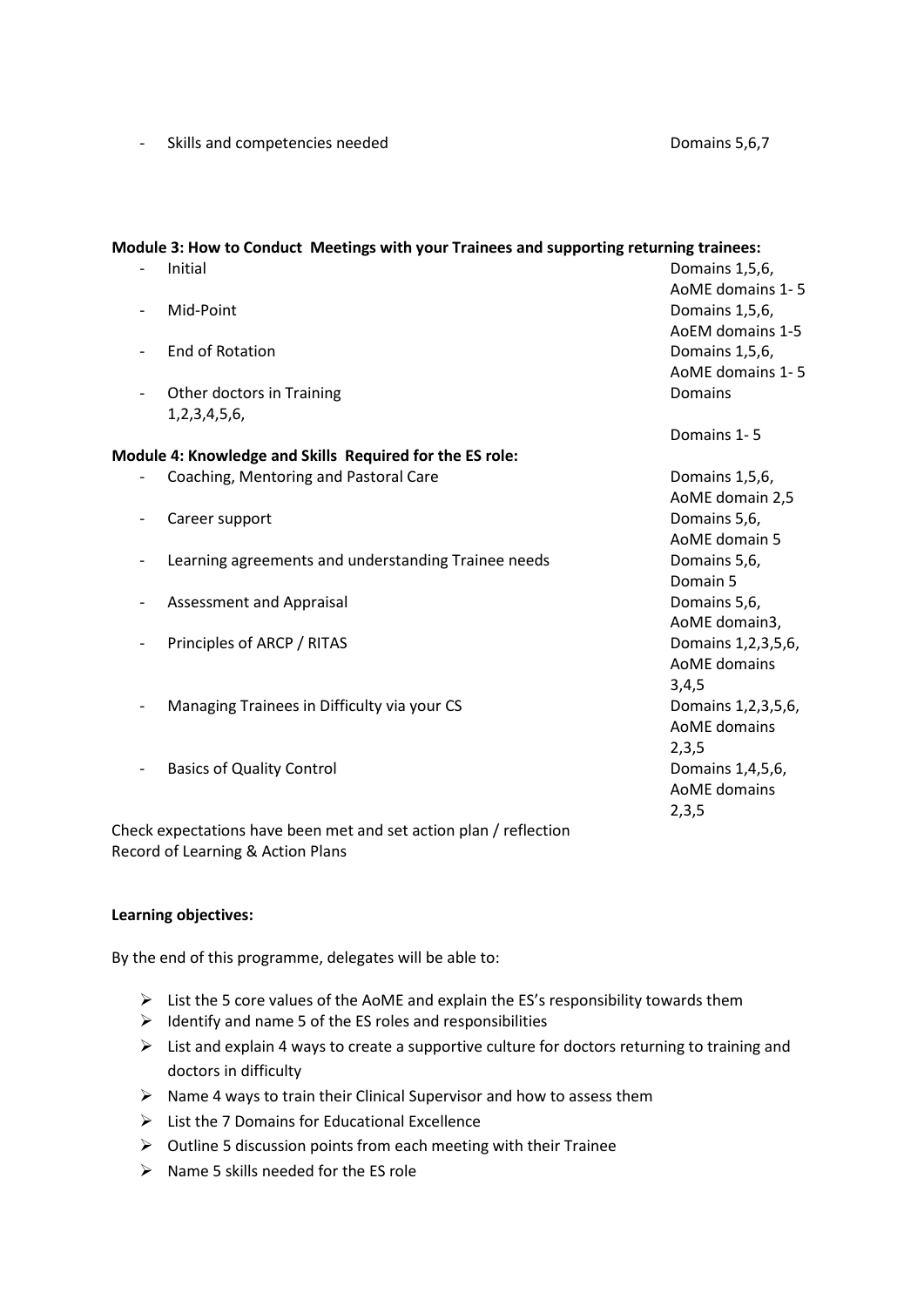#### **Timings: 0900 to 1630**

**NB:** the programme maps to the 7 domains for Educational Excellence as outlined by the AoME and GMC and the guidance shown in the HEE's supportRTT programme. During the workshop these will be highlighted to the delegates as above.

#### **This workshop is accredited by the Academy of Medical Educators.**

### Clinical Supervision-Course Outline

#### **Course Aims:**

The purpose of clinical supervision is to provide a safe and confidential environment for staff to reflect on And discuss their work and their personal and professional responses to their work. The focus is on supporting staff in their personal and professional development and in reflecting on their practice.

This workshop will help Clinical Supervisors to understand their roles and responsibilities and how to support trainees through working closely with them.

The programme is mapped to the 7 GMC Framework areas which are shown against each topic area. Number 7 domain states: 'Continuing Education as an educator' which maps to each topic.

#### **Programme agenda:**

Introductions, expectations, course agenda

#### **Module 1: Introduction and background:**

| The aims of Clinical Supervision                | Domains 1,2,5,6    |
|-------------------------------------------------|--------------------|
|                                                 | AoME domain 5      |
| What is Clinical Supervision?                   | AoME domain 5      |
| The role of the Supervisor and Supervisee       | AoME domain 5      |
| Clinical Governance and the Clinical Supervisor | Domains 1,2,6      |
|                                                 | AoME domain 5      |
| <b>Encouraging Reflective Practice?</b>         | Domains 1, 2, 3, 4 |
|                                                 | AoME domains 2, 3  |
|                                                 |                    |

#### **Module 2: CS Roles and Responsibilities:**

- Initial meeting with your Trainee **Domains 1,5**,
- Key communication skills **Example 20** Somains 1, 2, 3,
- Encouraging value in clinical education **Election** Domains 4,
- Providing regular and appropriate feedback Domains 1, 2, 3, 4, 5, 6,
- Understanding of Work Place Based Assessments Domains 2,4,
- Liaising with Educational Supervisors **Example 20** Domain 6,

AoME domains 1,5 AoME domains 2,3 AoME domains 2,3 AoME domains 3,5 AoME domain 3,5 AoME domain 5